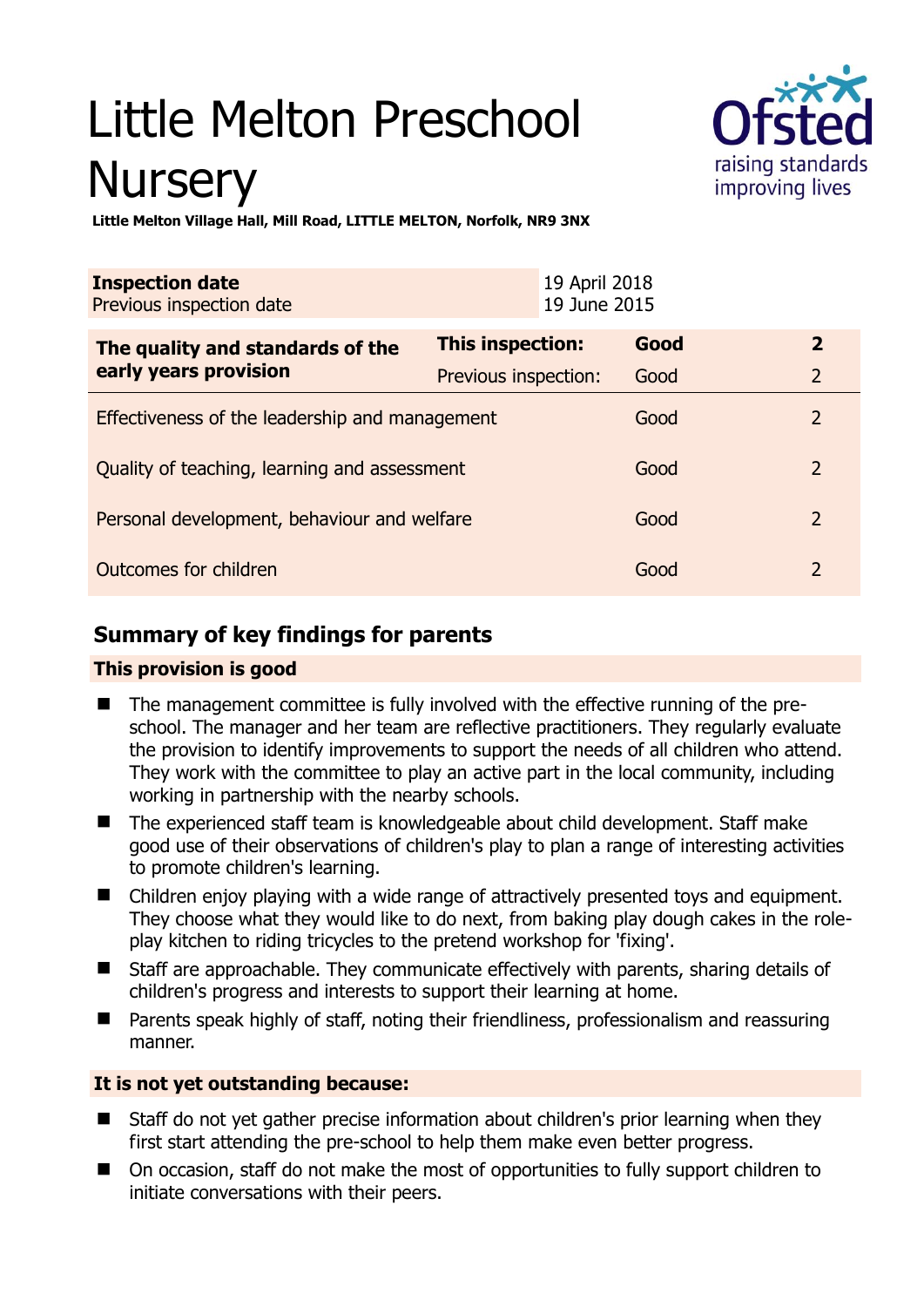## **What the setting needs to do to improve further**

#### **To further improve the quality of the early years provision the provider should:**

- seek more detailed information from parents about children's capabilities during settling-in periods to provide targeted learning opportunities for children's progress at an early stage
- support children more to initiate conversations with their peers.

#### **Inspection activities**

- The inspector observed the quality of teaching inside and outside and assessed the impact this has on children's learning.
- The inspector carried out a joint observation with the manager and reviewed children's learning records.
- The inspector spoke to staff and children at appropriate times during the inspection.
- The inspector spoke to parents during the inspection and took account of their views.
- The inspector held a meeting with the manager and spoke to a member of the committee. She looked at relevant documentation, including evidence of the suitability of staff working in the pre-school.

#### **Inspector**

Kate Oakley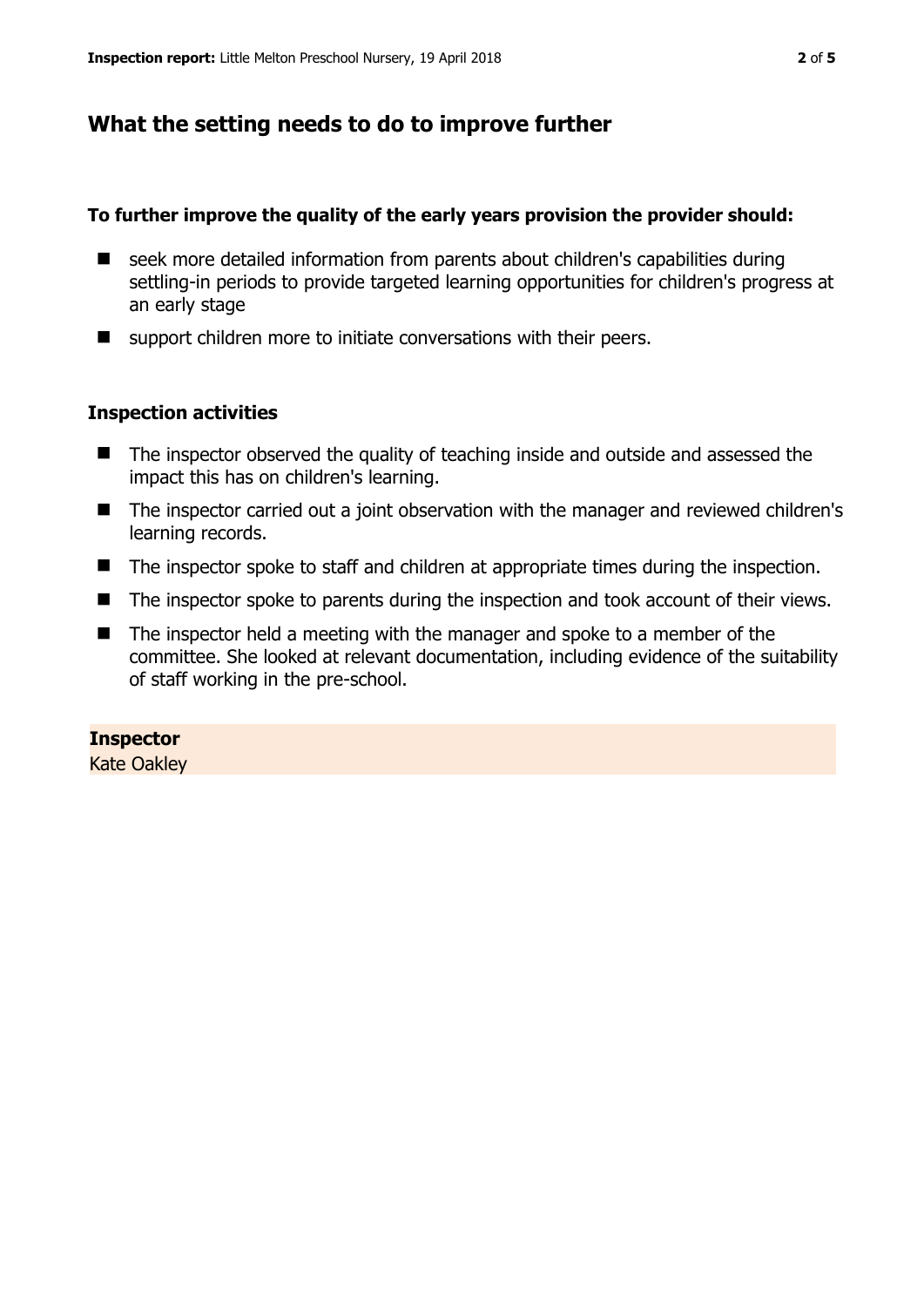# **Inspection findings**

#### **Effectiveness of the leadership and management is good**

The arrangements for safeguarding are effective. Staff have a good knowledge of the procedures in place to keep children safe. They know what to do if they have any concerns about a child's welfare. There are robust procedures to ensure children play in safe spaces inside and outside. Staff identify improvements as a team, developing areas, such as the garden to support children's needs and interests. Staff regularly access training, frequently choosing courses that will help them to support children who have special educational needs. Additional funding, such as the early years pupil premium, is spent appropriately to support children's development.

### **Quality of teaching, learning and assessment is good**

Staff know children well and have a good understanding of how to plan for children's learning and continuous progress. Staff respond to children's interests to extend their learning. For example, staff provide magnifying glasses and identification booklets for children hunting for snails and insects in the garden. Children have a range of opportunities to develop numeracy skills. They count out pieces of fruit as they serve themselves at snack time and count their friends during registration. Children make choices about what to do next, frequently using skills modelled by staff in their play. For example, they spontaneously pretend to read a recipe book and tell their friends how to make play dough cakes.

#### **Personal development, behaviour and welfare are good**

Children settle quickly into the warm and welcoming environment, showing that they feel safe and secure. Parents comment on the effective bonds children build with staff. Children are encouraged to express their views and experiences. They are invited to share their news with their friends and staff ask questions to extend their thinking. Children have plenty of opportunities to learn about the world. They take trips to the local airport to view the aeroplanes and the local police team visit to read stories and show children their vehicles. Children develop their independence and self-care skills through routine activities, such as washing their hands for snack, putting their own wellington boots on and confidently taking themselves to the toilet. Children have a good understanding of the rules of the pre-school and often remind their friends to say 'please' or to use their 'walking feet' inside. Staff praise children for their achievements, promoting self-esteem.

#### **Outcomes for children are good**

All children achieve well and make good progress. They develop key skills that prepare them well for the next stage in their learning, such as school. They play well with their friends, sharing resources and chatting during play. Children develop early literacy skills, joining in with familiar refrains in stories and talking about what will happen next. For example, children are able to predict what will happen to a caterpillar when it makes a cocoon. They reflect on times they have seen a butterfly on their way to pre-school or in the garden.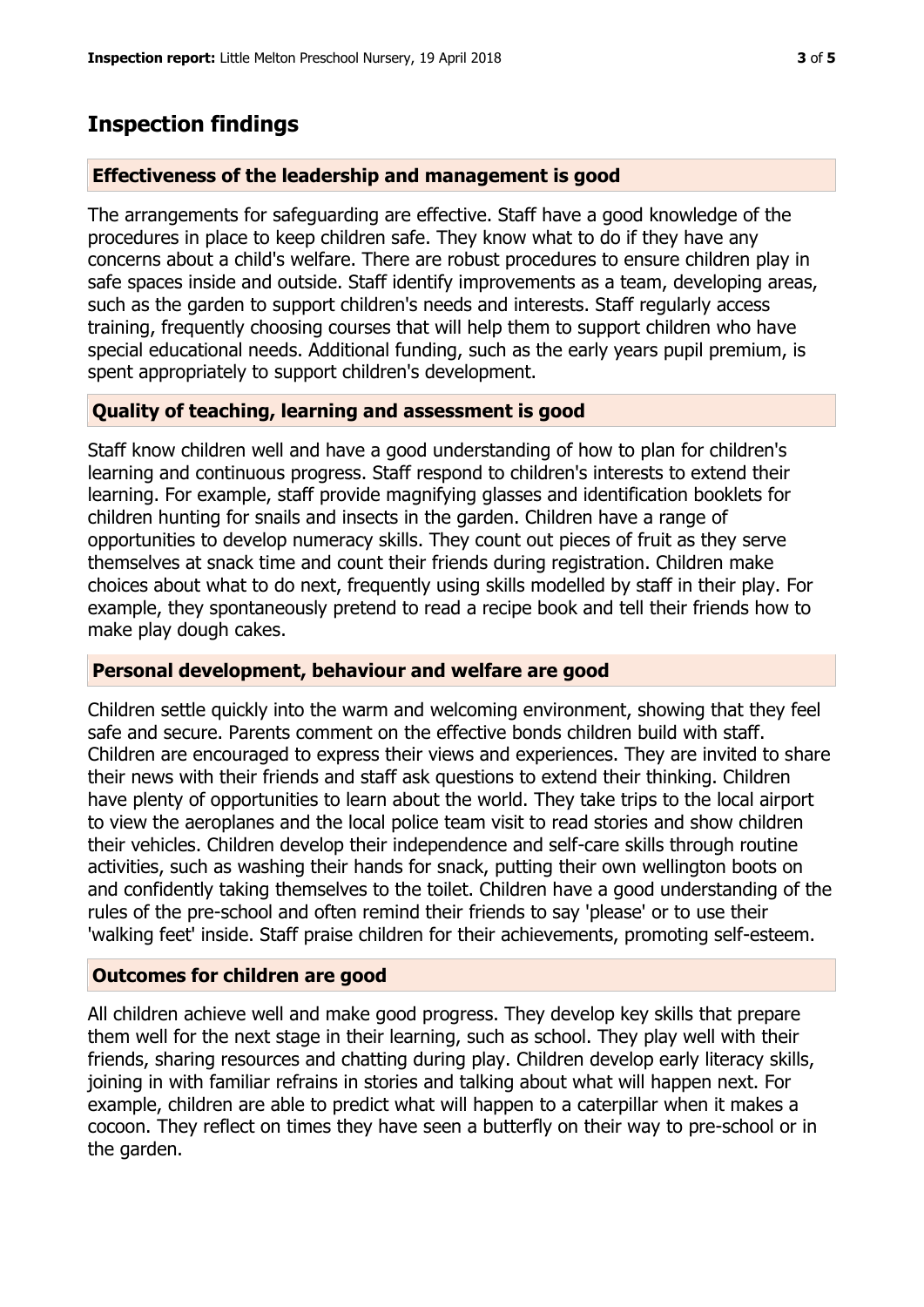## **Setting details**

| Unique reference number                             | 254152                                                                               |  |
|-----------------------------------------------------|--------------------------------------------------------------------------------------|--|
| <b>Local authority</b>                              | <b>Norfolk</b>                                                                       |  |
| <b>Inspection number</b>                            | 1090370                                                                              |  |
| <b>Type of provision</b>                            | Sessional provision                                                                  |  |
| Day care type                                       | Childcare - Non-Domestic                                                             |  |
| <b>Registers</b>                                    | Early Years Register, Compulsory Childcare<br>Register, Voluntary Childcare Register |  |
| Age range of children                               | $2 - 5$                                                                              |  |
| <b>Total number of places</b>                       | 26                                                                                   |  |
| <b>Number of children on roll</b>                   | 26                                                                                   |  |
| Name of registered person                           | Little Melton Pre-School Playgroup Committee                                         |  |
| <b>Registered person unique</b><br>reference number | RP908664                                                                             |  |
| <b>Date of previous inspection</b>                  | 19 June 2015                                                                         |  |
| <b>Telephone number</b>                             | 01603 812362                                                                         |  |

Little Melton Preschool Nursery registered in 1992. The pre-school opens five days a week, during school term times. Sessions are from 9am to midday. The pre-school provides funded early education for two-, three- and four-year-old children.

This inspection was carried out by Ofsted under sections 49 and 50 of the Childcare Act 2006 on the quality and standards of provision that is registered on the Early Years Register. The registered person must ensure that this provision complies with the statutory framework for children's learning, development and care, known as the early years foundation stage.

Any complaints about the inspection or the report should be made following the procedures set out in the guidance 'Complaints procedure: raising concerns and making complaints about Ofsted', which is available from Ofsted's website: www.gov.uk/government/organisations/ofsted. If you would like Ofsted to send you a copy of the guidance, please telephone 0300 123 4234, or email enquiries@ofsted.gov.uk.